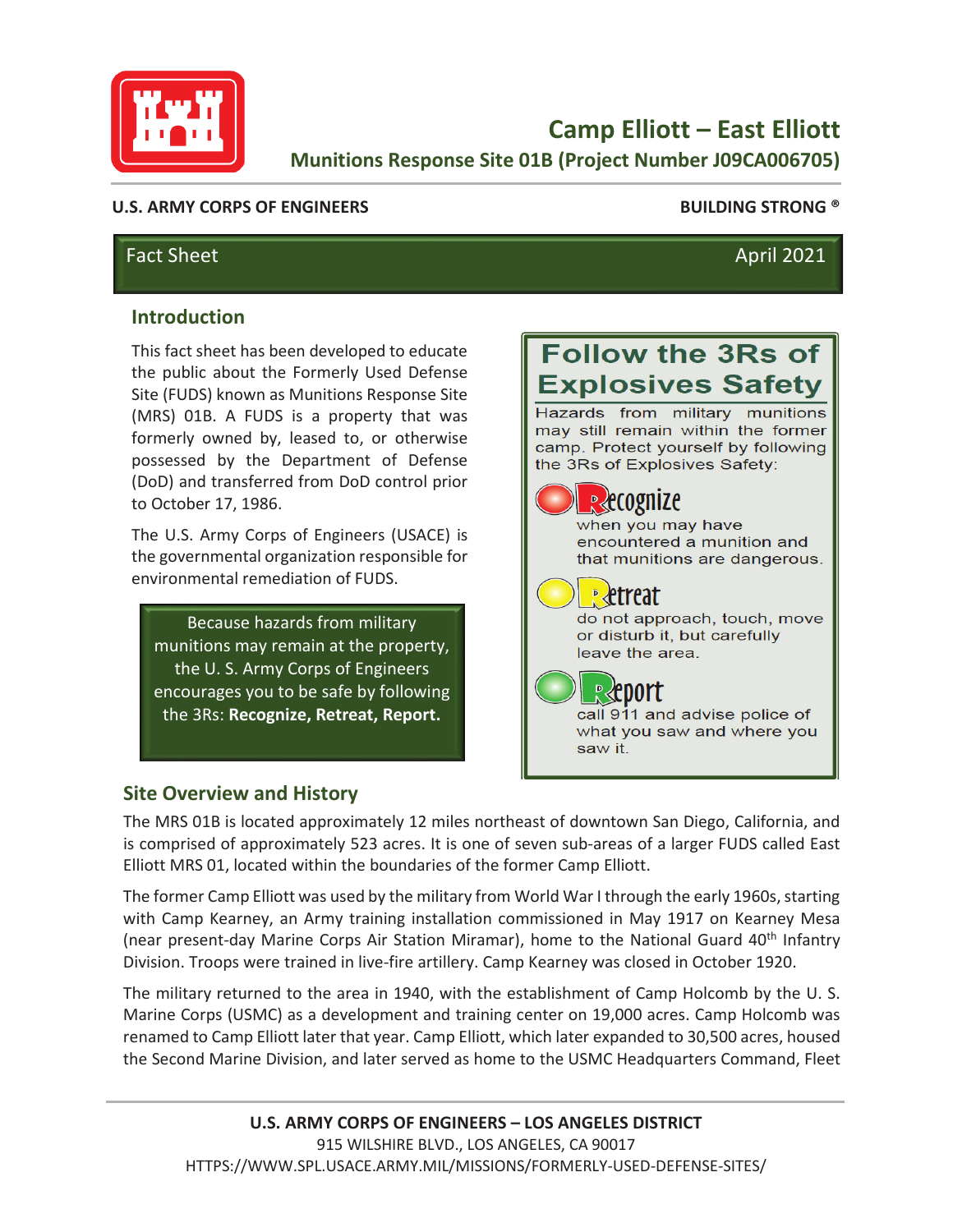Marine Training Center, and Base Depot, among others. Specialty camps were established within or near Camp Elliott for parachutists; scouts, snipers, and officer candidates; replacement troops awaiting overseas posting; and tank training. An Anti-Tank Section was activated at Camp Elliott in 1942.



During World War II the range complex associated with MRS 01 was comprised of nine overlapping ranges, two of which fired into MRS 01B. These include Range U and Range V, which were maneuver, combat, and musketry ranges. The firing points of these ranges were located south of MRS 01B, and the impact areas were within MRS 01B.

Following World War II and up until 1953, Camp Elliott was used as a U.S. Navy Training and Redistribution Center where no livefire weapons training was conducted. From 1953 to 1960 Camp

Elliott assumed a variety of military uses, including the installation for the USMC  $1<sup>st</sup>$  Tank Battalion. The closure of Camp Elliott in 1960 ended DoD's use of the property.

In 1962, approximately 15,000 acres of the former Camp Elliott, including the property later known as East Elliott MRS 01, were declared surplus land by the DoD and transferred to the General Services Administration for disposition. By 1974, most of the surplus land had been sold, including 3,035.5 acres that compose East Elliott, to real estate developers, private parties, and municipalities.

# **Previous Investigations and Removal Actions**

### *Clearance and Removal Activities*

The Army performed a munitions survey on portions of East Elliott MRS 01 in 1984. Additional ordnance and explosives removal activities were conducted between 1994 and 2007 within portions of East Elliott MRS 01. Military munitions were identified and disposed of during these activities.

Additional studies completed for East Elliott include the following:

- x *Inventory Project Report* (1991) establishes East Elliott MRS 01 as a FUDS and documents potential risks.
- x *Archives Search Report* (1995) contains historical data, field data, and an assessment of the potential presence of munitions.
- x *Engineering Evaluation and Cost Analysis* (1999) includes an assessment and evaluation of potential risks, and an evaluation of removal action alternatives. Clearance activities are recommended.
- **•** Remedial Investigation and Feasibility Study (RI/FS) (2018) characterizes the nature and extent of munitions and munitions constituents, fills data gaps, and assesses potential explosives safety hazards within East Elliott MRS 01. The seven sub-areas (01A through 01G) of East Elliott MRS 01 are first delineated in this document (**Figure 1**). The purpose of the sub-area delineations was to facilitate the evaluation of the potential hazards to human health posed by the potential presence of munitions and explosives of concern within each area. The sub-